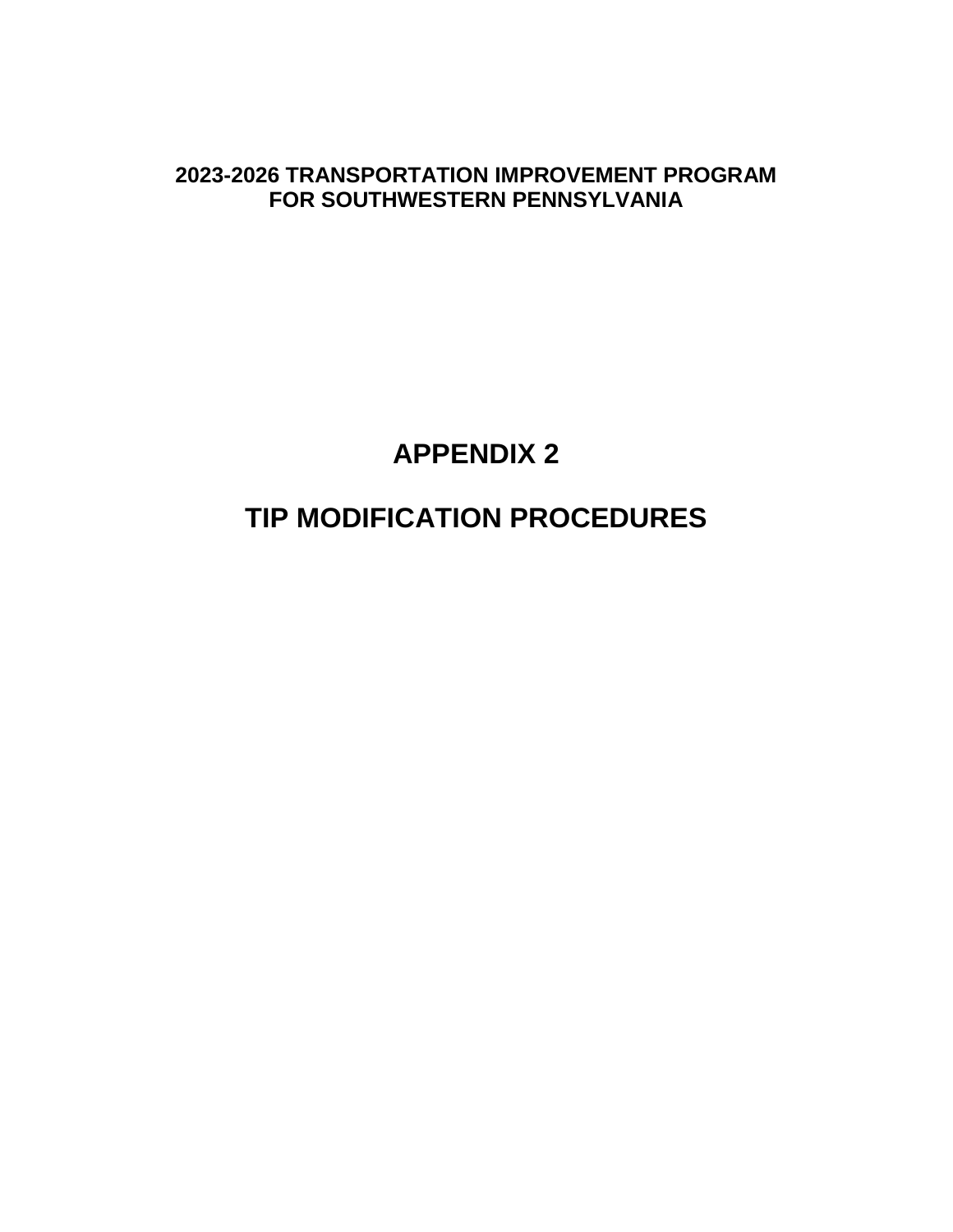## **MEMORANDUM OF UNDERSTANDING Southwestern Pennsylvania Commission Procedures for 2023-2026 STIP and TIP Modifications**

## **Purpose**

This Memorandum of Understanding (MOU) establishes a set of procedures to be used by the Southwestern Pennsylvania Commission (SPC) and its member agencies (PennDOT, the counties/city, and transit operators) for processing modifications to the 2023-2026 regional Transportation Improvement Program (TIP).

# **Definitions**

- The (SPC) *Commission* is a regional policy-making body for southwestern Pennsylvania which takes action on all major TIP amendment requests. SPC is the federally designated metropolitan planning organization for the ten-county southwestern PA region.
- *Betterment* consists of surface treatments/corrections to existing roadway [preferably within the Pennsylvania Department of Transportation's (PennDOT's) right-of-way] to maintain and bring the infrastructure to current design standards for that classification of highway. This may involve full depth base repair, shoulder widening, increased lane widths, correction of super-elevation, as well as, drainage improvements and guide rail updates.
- *Cooperating Parties* are PennDOT, Metropolitan Planning Organizations (MPOs) and Rural Planning Organizations (RPOs)Federal Highway Administration (FHWA), Federal Transit Administration (FTA), and transit agencies.
- *Fiscal Constraint Chart* is an Excel spreadsheet that depicts the transfer of funds from one source of funding to a donee project or projects and that nets to zero.
- The *Interstate Management (IM) Program* is PennDOT's four year listing of statewide interstate maintenance (non-capacity adding) projects. The Interstate Management Program will remain its own individual program and includes prioritized statewide Interstate projects.
- *Long Range Transportation Plan (LRTP) Expiration* is where a Planning Partner's LRTP has not been updated in accordance with the cycles defined in the federal planning regulations [23 CFR § 450.322 (c)].
- A *Modification* is either an amendment or an administrative action to the STIP/TIP. The detailed criteria for all types of modifications is further defined in the following MOU.
- An *MPO/RPO* is a Metropolitan Planning Organization and a Rural Planning Organization.
- A *New Project* is a project that: is not programmed in the current STIP/TIP, does not have previous obligations from a prior STIP/TIP, and has a PennDOT Screening/Connects Forms Initiated.
- *Preservation* is defined as: a) Long-term strategy that enhances pavement performance by using an integrated, cost-effective set of practices that extend pavement life, improve safety and meet motorist expectations; b) Strategies that prevent, delay or reduce deterioration of bridges or bridge elements, restore the function of existing bridges, keep bridges in good condition and extend their life; c) The activities, supplies, materials, labor, services, and associated costs required to preserve or extend the functionality and serviceability of the asset in a cost effective manner.
- A *Public Participation Plan* is a documented broad-based public involvement process that describes how the Planning Partner will involve and engage the public in the transportation planning process to ensure that the concerns of stakeholders are identified and addressed in the development of transportation plans and programs.
- *Rapid Bridge Replacement* (RBR) Initiative (developed via a Public Private Partnership P3) will follow the Statewide Managed Program guidance in the administration of the program. For example, the RBR Initiative project rollouts, independent of time intervals, will be considered an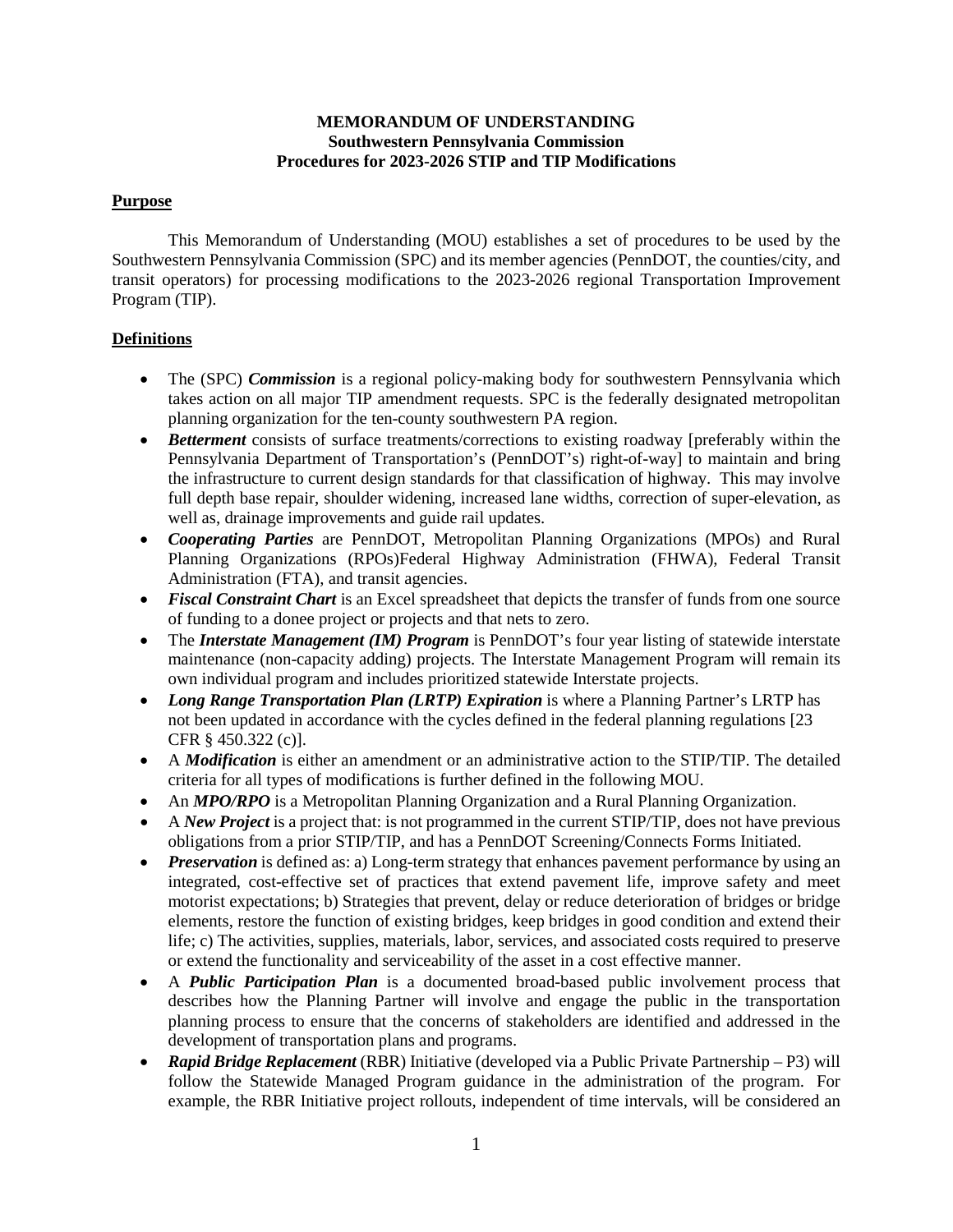amendment on the STIP. Placement of RBR projects and/or line items on regional TIPs will be considered as an administrative action for each MPO/RPO.

- A *Reserve Line Item* holds funds that are not dedicated to a specific project(s) and may be used to cover cost increases or add a new project or project phase(s).
- A *Statewide Managed Program* are those transportation improvements that are managed on the STIP including project selection, at the PennDOT Central office level, with possible regional Planning Partner input and solicitation. Examples of Statewide Programs include but are not limited to the Secretary of Transportation's SPIKE, the Rapid Bridge Replacement (RBR) Project developed via a Public Private Partnership (P3), Transportation Infrastructure Investment Fund (TIIF), Highway Safety Improvement Program (HSIP) set-a-side, Highway-Rail Grade Crossing Safety (RRX), Surface Transportation Block Grant Program set-a-side (TAP) funds, Green-Light-Go (GLG), Automated Red Light Enforcement (ARLE), Multi-modal (MTF), Recreational (Rec) Trails, and Keystone Corridor projects.
- The SPC *Transportation Technical Committee* on behalf of the Commission, processes TIP modification requests, and takes action on amendments, and administrative actions.
- The SP*C Transit Operators Committee (TOC)* on behalf of the Commission, processes Public Transportation TIP modification requests, and takes action on amendments, and administrative actions.

# **Background**

A Memorandum of Understanding (MOU) between the Pennsylvania Department of Transportation (PennDOT), Federal Highway Administration (FHWA), and Federal Transit Administration (FTA) establishes procedures to be used in the Commonwealth of Pennsylvania for processing revisions to the 2023-2026 Statewide Transportation Improvement Program (STIP). The STIP is the aggregation of the Metropolitan Planning Organization (MPO) and Rural Planning Organization (RPO) Transportation Improvement Programs (TIPs), including the Interstate Management (IM) Program and other statewide managed programs (Statewide Programs).

The STIP is the official transportation improvement program document mandated by federal statut[e 23 CFR](https://www.law.cornell.edu/cfr/text/23/450.218)  [450.218](https://www.law.cornell.edu/cfr/text/23/450.218) and recognized by FHWA and FTA. The STIP includes a list of projects to be implemented over a four-year period as well as all supporting documentation required by federal statute. The STIP includes regional TIPs developed by the MPOs, RPOs and PennDOT developed Interstate Management (IM) Program and other Statewide Programs. Statewide Programs are coordinated initiatives, projects or funds that are managed by PennDOT's Central Office on a statewide basis. Examples of Statewide Programs are included in the definitions above.

The Interstate Management Program will remain its own individual program and includes prioritized statewide Interstate projects. The Commonwealth's Twelve-Year Program (TYP), required by state law (Act 120 of 1970), includes the STIP/TIPs in the first four-year period. The TYP is not covered by Federal statute. Therefore, this MOU covers revisions only to the STIP/TIP.

The following MOU is between the Southwestern Pennsylvania Commission and the Pennsylvania Department of Transportation.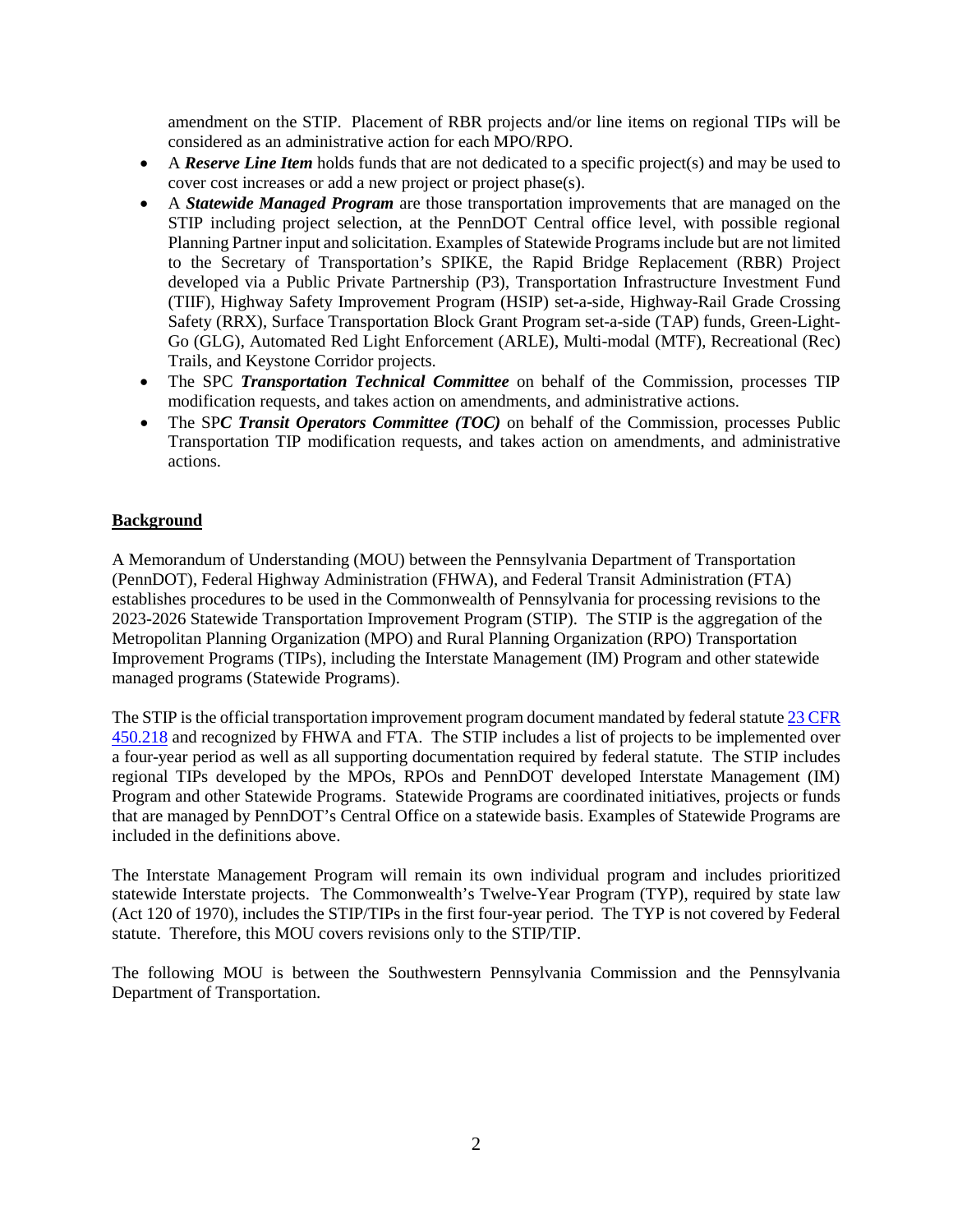#### **How and When is a STIP/TIP Developed?**

The TIP in the SPC region, in compliance with the STIP update schedule, is updated every two years and spans four years of revenue as determined by the statewide financial guidance work group. The effort to update the TIP is a multi-layered, inter-related intergovernmental planning process, which includes public involvement, agency coordination, candidate project development, candidate project screening, numerous multi-agency work group meetings, fiscal constraint, environmental justice analysis, and air quality conformity. The 2023 TIP will take effect on October 1, 2022. For more details see the [TIP General and](https://www.talkpatransportation.com/how-it-works/tip)  [Procedural Guidance.](https://www.talkpatransportation.com/how-it-works/tip)

### **STIP/TIP Administration**

FHWA and FTA will only authorize projects and approve grants for projects that are programmed in the current approved STIP. If a Planning Partner, Transit Agency, or PennDOT wishes to proceed with a federally funded project not programmed on the TIP or change the programming of a project on the TIP, a modification must be made.

The Federal, Statewide, and Metropolitan Planning regulations contained in [23 CFR 450](https://www.law.cornell.edu/cfr/text/23/part-450) govern the provisions for revisions of the STIP and individual MPO TIPs. The intent of this federal regulation is to acknowledge the relative significance, importance, and/or complexity of individual programming actions. If necessary[, 23 CFR 450.328](https://www.law.cornell.edu/cfr/text/23/450.328) permits the use of alternative procedures by the cooperating parties to effectively manage actions encountered during a given TIP cycle. Cooperating parties include PennDOT, MPOs, RPOs, FHWA, FTA, and transit agencies. Any alternative procedures must be agreed upon and documented in the TIP. (This MOU between SPC and PennDOT are the alternate procedures to be applied to modifications to the TIP).

TIP revisions must be consistent with Pennsylvania's Performance Management (TPM) requirements, Pennsylvania's Long Range Transportation Plan (LRTP), and SPC's LRTP. In addition, STIP/TIP revisions must support Pennsylvania's Transportation Performance Measures, the Transportation Asset Management Plan (TAMP), the Transit Asset Management (TAM) Plan, the Strategic Highway Safety Plan (SHSP) and Congestion Management Plan (CMP), as well as PennDOT's Connects policy. Over the years, Pennsylvania has utilized a comprehensive planning and programming process that focuses on collaboration between PennDOT, FHWA, FTA, and MPOs/RPOs at the county and regional levels. This approach will be applied to begin implementation of TPM and Performance Based Planning and Programming (PBPP). PBPP is PennDOT's ongoing assessment, target setting, reporting and evaluation of performance data associated with the STIP/TIP investment decisions. This approach ensures that each dollar invested is being directed to meet strategic decisions and enhances the overall performance of the Commonwealth's transportation system.

TIP revisions must correspond to the adopted provisions of the SPC Public Participation Plan (PPP). A PPP is a documented broad-based public involvement process that describes how the Planning Partner will involve and engage the public in the transportation planning process to ensure that comments, concerns, or issues of the public and interested parties are identified and addressed in the development of transportation plans and programs. A reasonable opportunity for public review and comment shall be provided for significant revisions to the TIP.

All projects within a non-attainment or maintenance area will be screened for Air Quality significance. PennDOT will coordinate with SPC to screen Statewide Program projects for Air Quality significance. If a revision adds a project, deletes a project, or impacts the schedule or scope of work of an air quality significant project in a nonattainment or maintenance area, a new air quality conformity determination will be required if deemed appropriate by the PennDOT Air Quality Interagency Consultation Group (ICG). If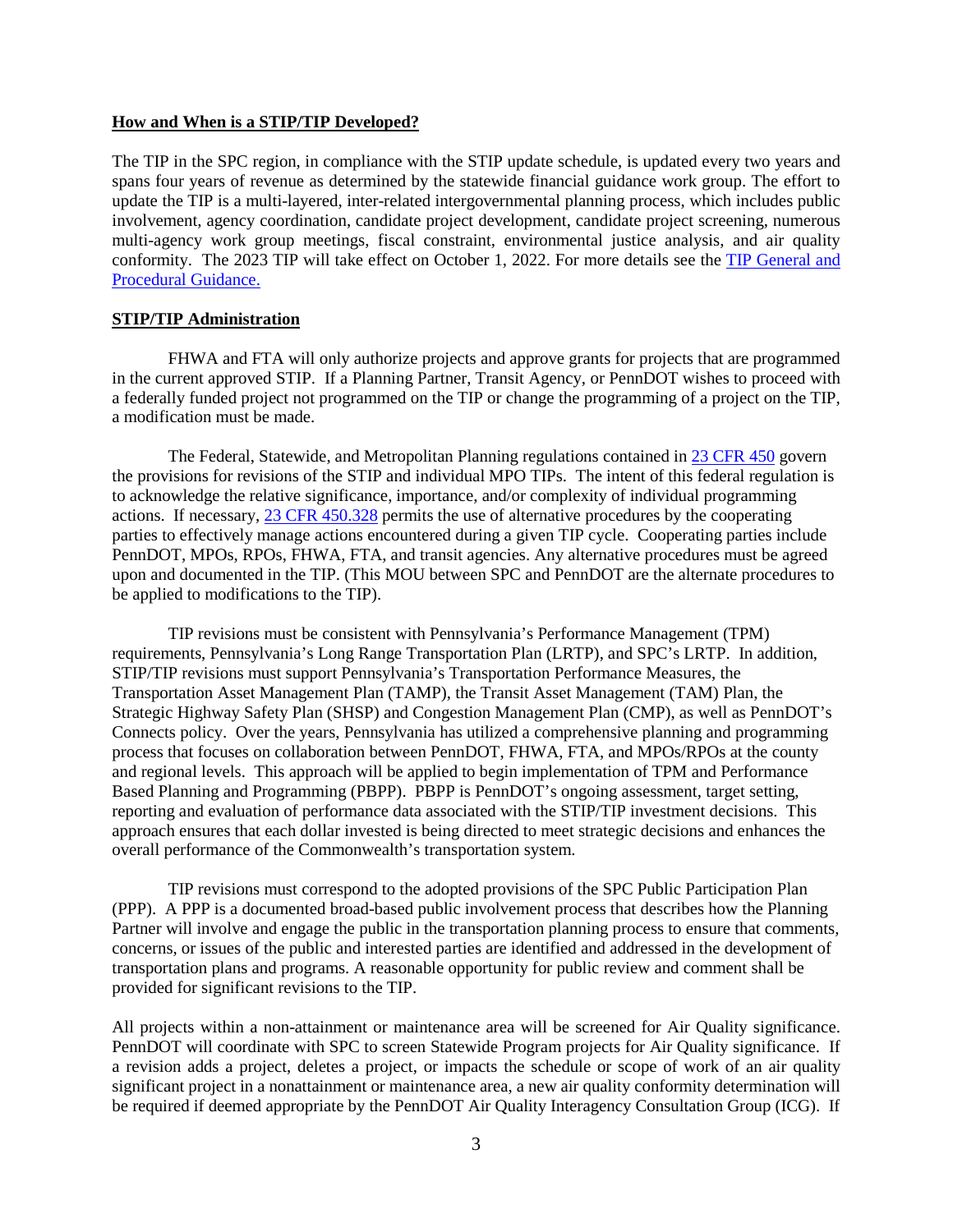a new conformity determination is deemed necessary, an amendment to the region's LRTP shall also be developed and approved by the SPC. The modified conformity determination would then be based on the amended LRTP conformity analysis and public involvement procedures consistent with the region's PPP shall be required.

The federal planning regulations, [23 CFR 450.324\(c\),](https://www.law.cornell.edu/cfr/text/23/450.324) define update cycles for MPO/RPO LRTPs. If SPC's LRTP expires because the LRTP has not been updated in accordance with the planning cycle defined in the federal planning regulations, then the provisions of this MOU will not be utilized for that MPO/RPO. During a LRTP expiration, all STIP/TIP revisions that involve projects with federal funds within SPC, where the LRTP expiration occurred, will be treated as an amendment and require federal approval. There will be no administrative modifications to projects with any federal funds until the SPC's LRTP is in compliance with the federal planning regulations.

# **SPC TIP Modifications – Amendments and Administrative Actions**

There are four ways a TIP modification request can be processed in the SPC Region: A graphic follows this MOU providing guidance on processing TIP modifications.

An *Amendment* is a revision that adds a new project, deletes an existing project, or involves a major change to an existing project included in a STIP/TIP that:

- Affects air quality conformity regardless of the cost of the project or the funding source;
- Adds a new federally funded project, or federalizes a project that previously was 100% state and/or locally funded. A new project is a project that is not programmed in the current STIP/TIP and does not have previous Federal obligations.
- Deletes a project that utilizes federal funds, except for projects that were fully obligated in the previous STIP/TIP and no longer require funding. In this case, removal of the project will be considered an administrative modification**.**
- Adds a new phase(s) (exceeding \$7.5 million in federal funds) to an existing project, deletes a project phase(s) (exceeding \$7.5 million in federal funds), increases or decreases a project phase(s) that utilizes federal funds where the revision exceeds \$7.5 million.
- Exception: modification is an immediate emergency repair project.
- Involves a change in the scope of work to a project(s) that would:
	- o Results in an air quality conformity reevaluation;
	- o Results in a revised total project programmed amount (includes all phases) that exceeds the thresholds in this MOU;
	- o Results in a change in the scope of work on any federally-funded project that is significant enough to essentially constitute a new project.

All revisions associated with an amendment, including any supporting administrative modifications, should be shown on the same FCC, demonstrating both project and program fiscal constraint. The identified grouping of projects (the entire action) will require review and/or approval by the cooperating parties. In the case that a project phase is pushed out of the TIP period, the MPO/RPO and PennDOT will demonstrate, through a FCC, fiscal balance of the subject project phase in the second or third four years of the TYP and/or the respective regional LRTP.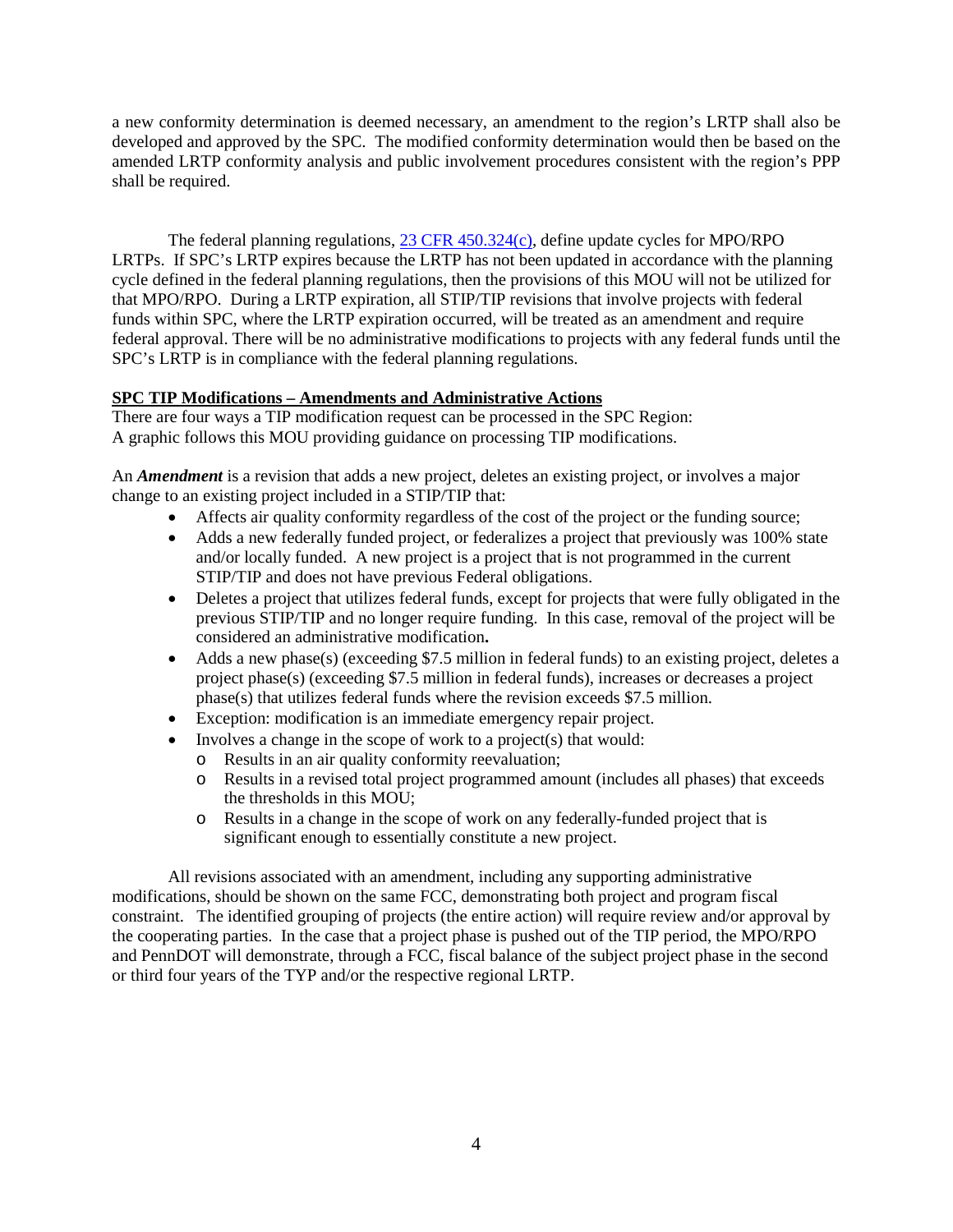*A major amendment* requires approval by the Commission. It is an *amendment* that meets any of the following criteria:

- Affects air quality conformity;
- If a project modification exceeds \$7.5 million, the TTC/TOC will take an action determining if the modification warrants being processed as a Major Amendment
- The TTC, or TOC in the case of transit amendments, may request that **major amendment requirements be applied** to a modification.

An opportunity for public review and comment will be **provided for all major amendment requests**. Amendment requests with an impact that has been deemed major are **subject to a 30-day public comment period and a public meeting before they can be presented to the Commission for consideration**. At the discretion of the decision-making body or as directed by the SPC Executive Director, a public meeting may be required to respond to issues raised by the public comment. The Commission, when making the amendment decision, must address in the decision any significant issues or negative comments that were raised in the public comments.

SPC staff will request PennDOT Central Office approval using the e-STIP process. A Fiscal Constraint Chart (FCC) will be provided that clearly summarizes the before, requested adjustments, after changes, and detailed comments explaining the reason for the adjustment(s), and provides any supporting information that may have been prepared. The supporting documentation should include PennDOT Program Management Committee (PMC) and Center for Program Development and Management (CPDM) items/materials, if available. PennDOT's Central Office will review, approve, and forward to the appropriate federal agency for review and approval, with a courtesy copy to the other federal agency. In the case that a project phase is pushed out of the TIP period, the MPO/RPO and PennDOT will demonstrate, through a FCC, fiscal balance of the subject project phase in the second or third four years of the TYP and/or the respective regional LRTP.

 Approval by the TTC or TOC is required for amendments; **major amendments require Commission approval.**

Within SPC there are two categories for processing administrative actions; actions which require administrative approval and actions which are for informational purposes only.

An *Administrative Modification requiring TTC approval* is a minor revision to a TIP that:

- Adds a new phase(s), deletes a phase(s) or increase/decreases a phase(s) of an existing project that utilizes federal funds and the cost change being made is between \$1 million and \$7.5 million;
- Shifts federally-funded projects, a federally-funded project phase(s), or federal funds to existing federally-funded projects or a federally-funded project phase(s) in the approved STIP/TIP and must maintain year-to-year TIP fiscal constraint requirements.
- Adds a project from a funding initiative or line item that utilizes 100 percent state or non-federal funding; or regional TIP placement of the federally-funded Statewide Program project;
- adds a new phase(s) to an existing project, deletes a project phase(s), or increases or decreases a project phase(s) exceeding \$1 million to a federally-funded Statewide Program.
- Draws down or returns funding from an existing STIP/TIP reserve line item and does not exceed the threshold established in this MOU. A reserve line item holds funds that are not dedicated to a specific project(s) and may be used to cover cost increases or add an additional project phase(s) to an existing project;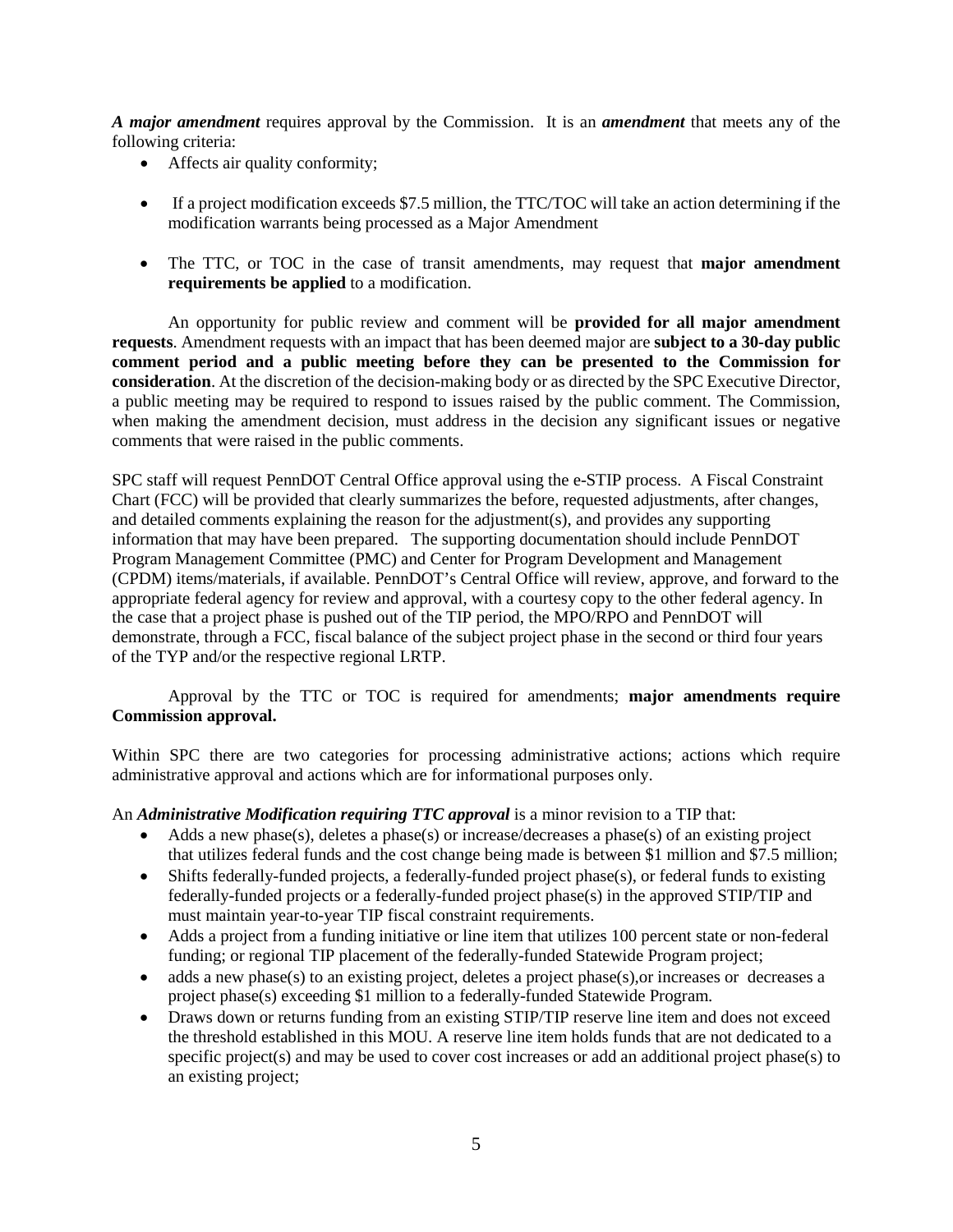- Adds federal or state capital funds from low-bid savings, de-obligations, release of encumbrances, or savings on programmed phases to another programmed project phase or line item but does not exceed the above thresholds.
- Splits a project into two or more separate projects or combines two or more projects into one project to facilitate project delivery without a change of scope or type of funding;
- Splits a project into two or more separate projects to facilitate project delivery, provided that the new projects do not trigger an amendment designation as detailed above;
- If a TIP revision occurs based on FHWA August Redistribution that adds, advances, or adjusts federal funding for a project based on documented August Redistribution Strategic Approach, or the revision involves a repurposed Federal earmark.

An *Administrative Modification for information purposes only* is a minor revision to a TIP that:

- Adds a project for emergency relief (ER) program, except those involving substantial functional, location, or capacity changes;
- Adds a project, with any federal funding source, for immediate emergency repairs to a highway, bridge or transit project where in consultation with the relevant federal funding agencies, the parties agree that any delay would put the health, safety, or security of the public at risk due to damaged infrastructure;
- Addition or removal of a Statewide Managed Program project/project phase;
- Cost change on a project that does not exceed \$1 million.

*Administrative Modifications* do not affect air quality conformity nor involve a significant change in the scope of work to a project(s) that would trigger an air quality conformity re-evaluation; does not add a new federally-funded project or delete a federally-funded project; does not exceed the threshold established in this MOU (as detailed in the Amendment Section); and does not result in a change in scope, on any federally-funded project that is significant enough to essentially constitute a new project. A change in scope is a substantial alteration to the original intent or function of a programmed project.

**Administrative actions do not require Federal approval.** PennDOT and SPC will work cooperatively to address and respond to any FHWA and/or FTA comment(s). FHWA and FTA reserve the right to question any administrative action that is not consistent with Federal regulations or with this MOU where federal funds are being utilized.

## **Submission Guidelines for TIP Revisions**

SPC requests that sponsors of highway projects submit their requested TIP modifications through the PennDOT District offices for TTC consideration. SPC recommends sponsors provide appropriate information 14 calendar days in advance of TTC meeting to PennDOT; 30 calendar days for a major amendment request. PennDOT will submit a Project Narrative and Fiscal Constraint Chart of all requested TIP modifications to SPC for TTC consideration. Deadlines for submissions to SPC are as follows:

- Major amendment requests 15 calendar days prior to TTC meeting
- Amendment and administrative requests 8 calendar days prior to TTC meeting

Revisions of amendment and administrative modifications after submittal deadline are discouraged and may delay consideration of the request.

Transit project sponsors will route their submissions to the SPC staff assigned to the TOC. PennDOT and SPC technical advisers will assist sponsors in identifying project information that is needed to explain and justify the proposed changes. The assistance will also ensure consistency in the presentation format. Sufficient information must be provided to accurately describe the request, to determine if air quality conformity testing is required, to determine if it is an amendment or administrative action, to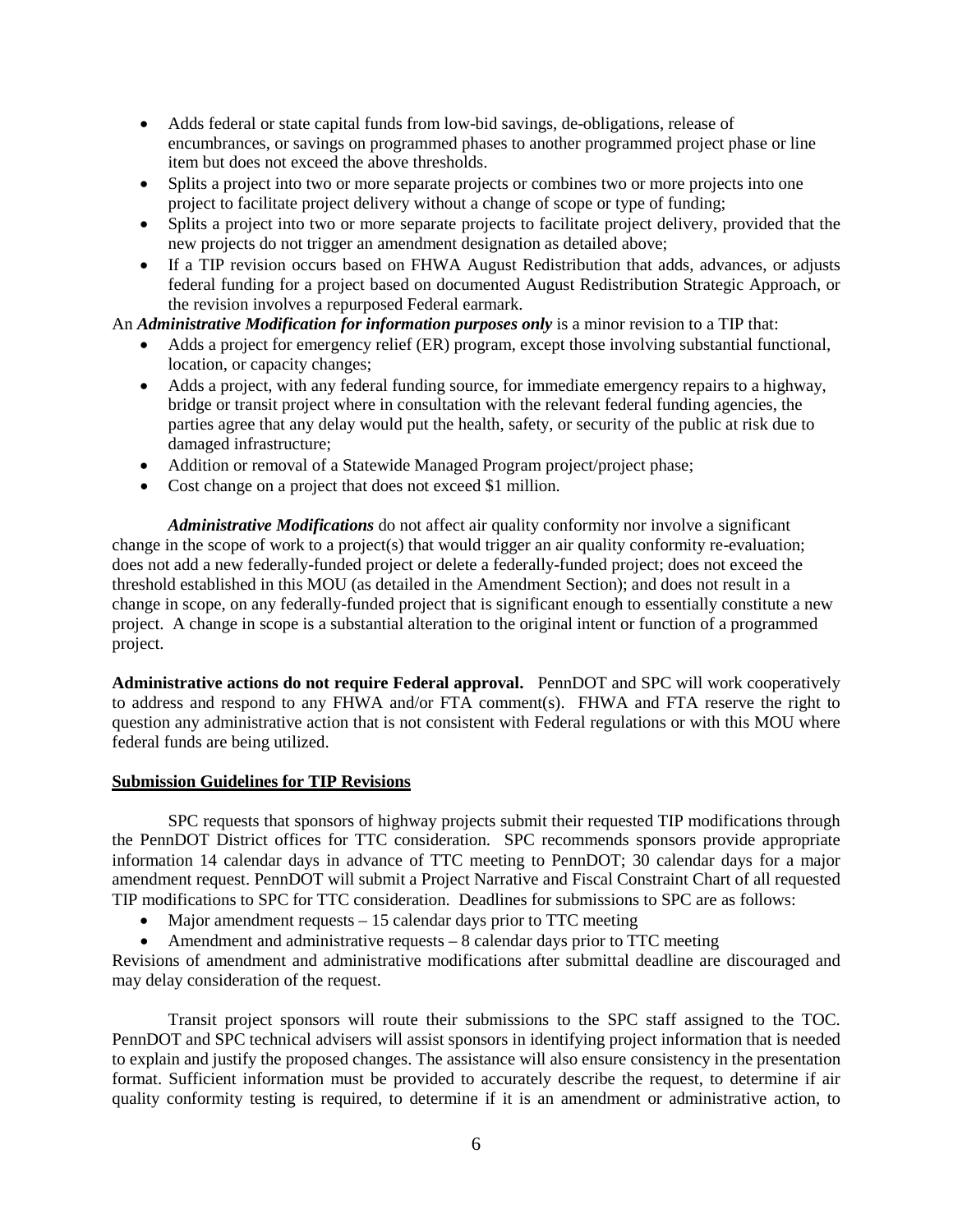facilitate an informed review by funding agencies and to provide an understandable public record of the change.

SPC staff will provide advance materials of the proposed TIP actions approximately a week before the meeting to ensure that committee members have sufficient opportunity reviews the requested actions.

### **Special Expedited Approval Option**

An Amendment requiring TTC, TOC, or may be expedited via e-mail, if it meets any of the following criteria:

- The safety of the public would be jeopardized by waiting until the  $TTC/TOC/Commission$  meets formally;
- When special funding uniquely made available through federal or state channels may be jeopardized by delays in project delivery or funding obligation.

#### **Transit**

Statewide managed projects funded by FTA programs and delivered via Governor's apportionment are selected by PennDOT pursuant to the Pennsylvania State Management Plan approved by the FTA. These projects should be programmed within the TIP of the urbanized area where the project is located.

The entire amount of federal funds applied to Inter-Regional Projects such as Keystone Corridor Projects shall be programmed on the TIP of the UZA from which the funds originate. For example, the Keystone Corridor is the in-State and commuter rail service funded by PennDOT and FTA on the Amtrak rail line that runs between Philadelphia and Pittsburgh. Keystone Corridor projects that have been implemented between Philadelphia and Harrisburg have been funded within the three-contiguous large urbanized areas (UZA) – Harrisburg, Lancaster, and Philadelphia. If the Project is in a UZA that is not the UZA from which the funds originate, then the Project shall be listed in the TIP (of the UZA where the Project is located) as a "Insert Name of Inter-Regional Project", the use of the funding and amount shall be noted in the project description, and the funding amount shall be entered as \$0. The funds should only be noted for information and air quality conformity determination purposes, but not programmed, in the TIP where the Project is to avoid the double counting of programmed funds within the two TIPs. For instance, if federal funding from the Lancaster UZA is applied to the restoration of a Keystone Corridor station located in the Philadelphia UZA, then the full amount of the federal funding for the Project shall be programmed on the Lancaster TIP, and for information and air quality conformity purposes, the Project shall also be listed on the Delaware Valley Regional Planning Commission (DVRPC) TIP as "Keystone Corridor Station Restoration" along with notations per-above and the federal funding amount will be listed as \$0. SPC will follow this same process for any inter-regional transportation projects (for example, High Speed Rail, Keystone West projects, etc.) programmed for implementation in Southwestern Pennsylvania.

#### **Financial Constraint**

Demonstration that TIP fiscal constraint is maintained takes place through a FCC. Real time versions of the TIP are available to FHWA and FTA through PennDOT's Multimodal Project Management System (MPMS).

All revisions must maintain year-to-year fiscal constraint [23 CFR 450.218\(l\)](https://www.law.cornell.edu/cfr/text/23/450.218) an[d 23 CFR](https://www.law.cornell.edu/cfr/text/23/450.326)   $450.326(g)(j) & (k)$ All revisions shall account for year of expenditure, and maintain the estimated total cost of the project or project phase within the time-period [i.e., fiscal year(s)] contemplated for completion of the project, which may extend beyond the four years of the STIP/TIP. The arbitrary reduction of the overall cost of a project, or project phase(s), shall not be utilized for the advancement of another project.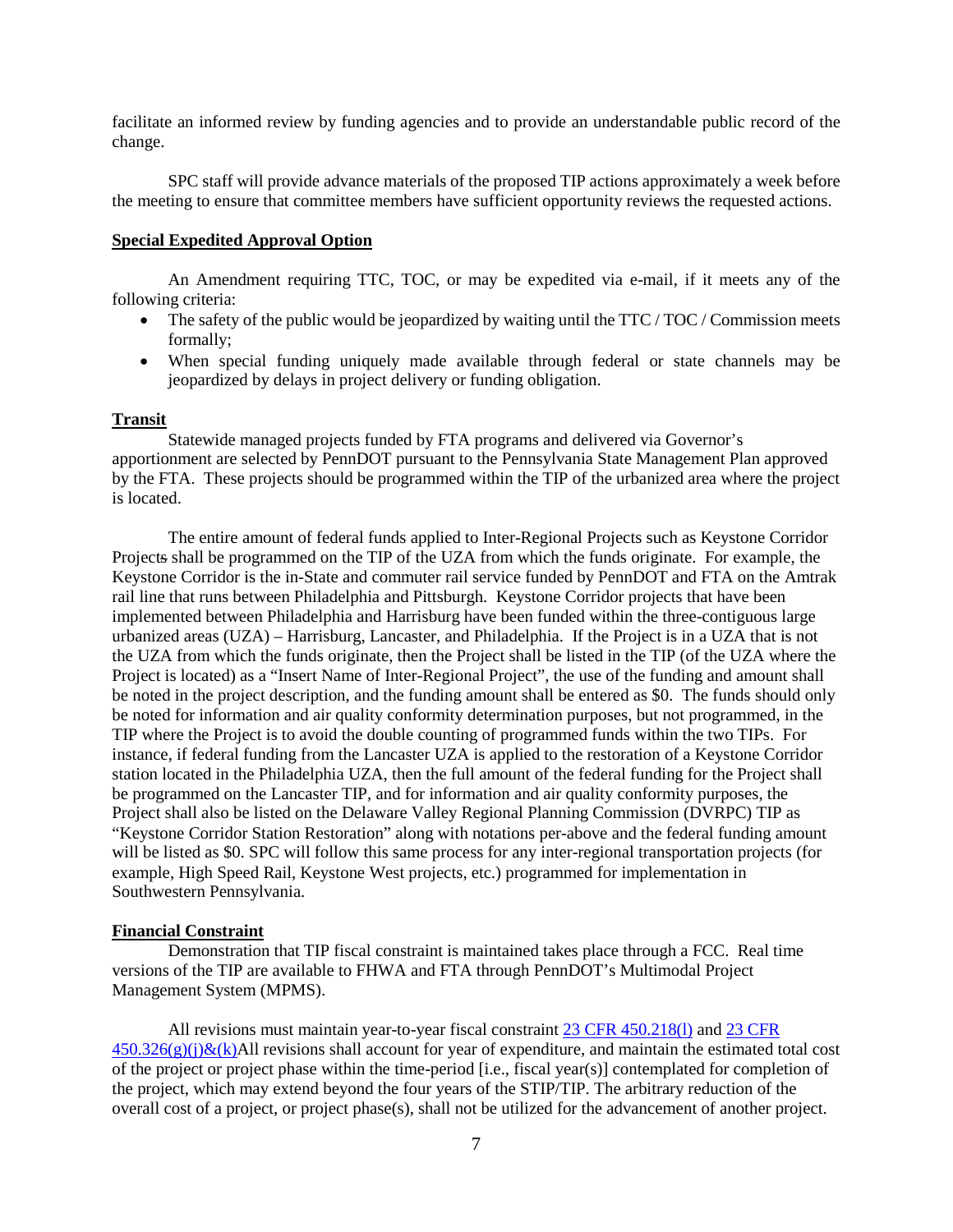#### **STIP/TIP Financial Reporting**

PennDOT will provide reports to each MPO/RPO and FHWA no later than 30 days after the end of each quarter and each Federal Fiscal Year (FFY). At a minimum, this report will include the actual federal obligations and state encumbrances for highway/bridge projects by MPO/RPO and Statewide. In addition, PennDOT will provide the Transit Federal Capital Projects report at the end of each FFY to all of the parties listed above and FTA. The reports can be used by the MPOs/RPOs as the basis for compiling information to meet the federal annual listing of obligated projects requirement [23 CFR 450.334.](https://www.law.cornell.edu/cfr/text/23/450.334)  Additional content and any proposed changes to the report will be agreed upon by PennDOT, FHWA and FTA. A summary report detailing this information for the region will be provided to SPC at the end of the year.

### **TIP Transportation Performance Management**

In accordance with 23 CFR § 450.326 (c), PennDOT and SPC will ensure TIP revisions promote progress toward achievement of performance targets.

### **TIP Implementation Meetings**

To provide for coordinated oversight of the TIP, an SPC work group of the TTC will periodically meet to review the status of the TIP and its implementation.

- 1. At the beginning of the second fiscal year of the TIP, the work group may meet to review all obligation activity during the previous year and the current project costs and schedules.
- 2. A Mid-Year (April) work group meeting may be held to review the status of all projects on the TIP. Program costs for projects obligated to date will be compared with the region's target obligation authority.
- 3. Other meetings of the work group may be called from time to time by SPC as necessary to insure the proper development and management of the TIP and to expedite the implementation of the region's projects.